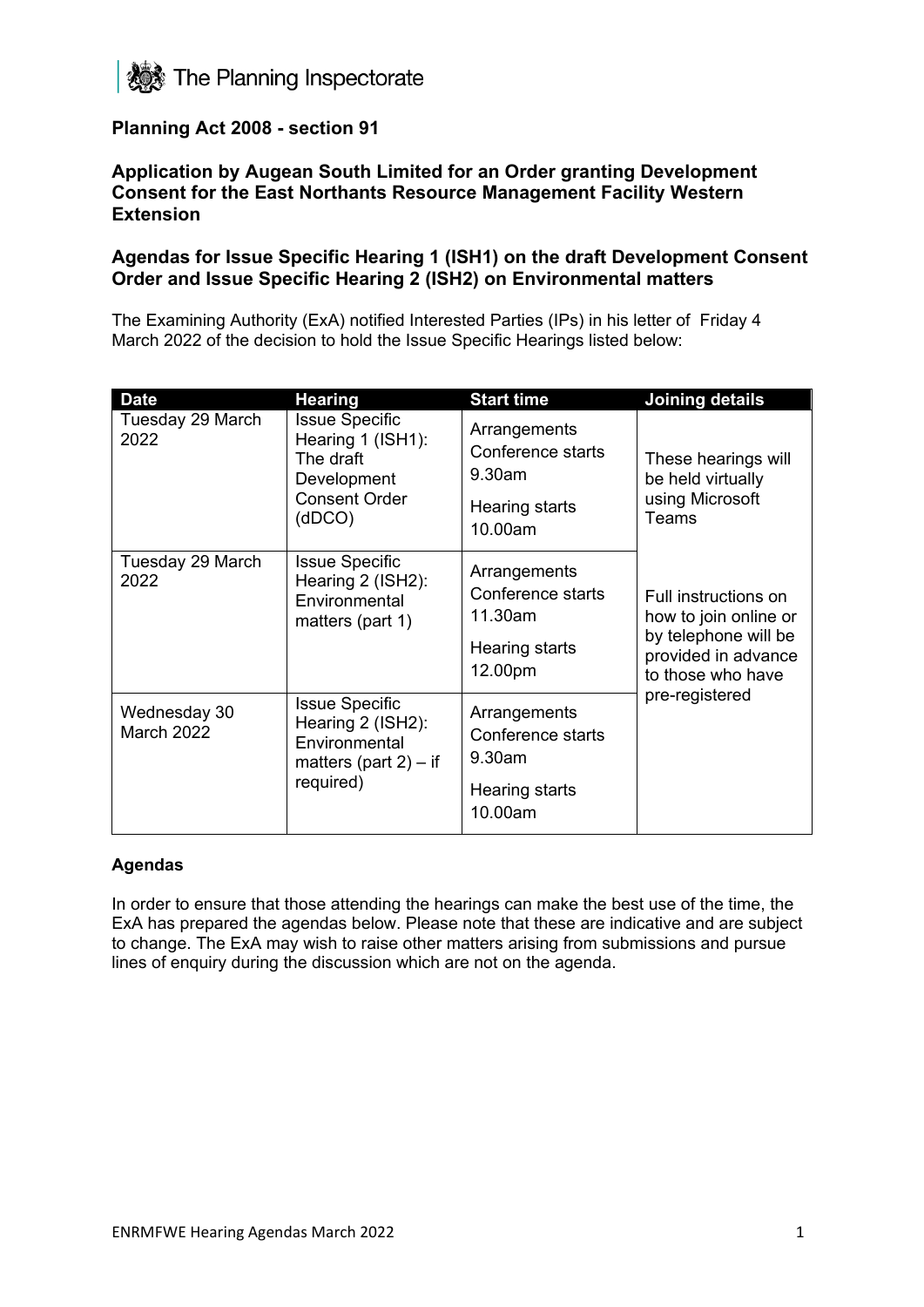

# **Agenda for Issue Specific Hearing 1 (ISH1): draft Development Consent Order**

#### *Requested Attendees*

The ExA would particularly like to hear from the following IPs during this Hearing;

- 1. Applicant
- 2. North Northamptonshire Council (NNC)
- 4. Environment Agency (EA)
- 5. Cecil Estate Family Trust (the Trust)
- 5. National Grid
- 6. Anglian Water

In addition, the Examining Authority (ExA) welcomes involvement from all parties at the Issue Specific Hearing.

#### *Purpose of ISH 1*

The main purpose of the ISH is to clarify and get views on significant matters related to the draft Development Consent Order and the Explanatory Memorandum. Some of these matters will have been considered in the ExA's written questions and responses. The Applicant submitted revised versions of both documents at deadline 3 of the Examination.

#### *Documents*

The ExA referred to several documents in the preparation of this agenda, and some of the documents that may be referred to during the Hearing are listed here. These documents can be located using the Examination Library reference number and link provided in the [] square brackets.

- 1. draft Development Consent Order (dDCO) [\[REP3-004\]](https://infrastructure.planninginspectorate.gov.uk/wp-content/ipc/uploads/projects/WS010005/WS010005-000528-MJCA%20-%20An%20updated%20version%20of%20the%20draft%20Development%20Consent%20Order%20(dDCO)%20tracked.pdf);
- 2. Explanatory Memorandum (EM) [\[REP3-007\]](https://infrastructure.planninginspectorate.gov.uk/wp-content/ipc/uploads/projects/WS010005/WS010005-000532-MJCA%20-%20Other-%20Explanatory%20Memorandum%20v1%20comparison.pdf);
- 3. Works Plan [\[APP-006\]](https://infrastructure.planninginspectorate.gov.uk/wp-content/ipc/uploads/projects/WS010005/WS010005-000274-2.3%20Works%20Plan.pdf) and General Arrangement Plans [\[APP-007,](https://infrastructure.planninginspectorate.gov.uk/wp-content/ipc/uploads/projects/WS010005/WS010005-000275-2.4%20GA%20Plan%20Work%20No%201A%20and%20Work%20No%201B.pdf) [008](https://infrastructure.planninginspectorate.gov.uk/wp-content/ipc/uploads/projects/WS010005/WS010005-000276-2.5%20GA%20Plan%20Work%20No%202.pdf) and [009\]](https://infrastructure.planninginspectorate.gov.uk/wp-content/ipc/uploads/projects/WS010005/WS010005-000264-2.6%20GA%20Plan%20Work%20No%203.pdf);
- 4. Applicant's Response to EXQ1 [\[REP2-006\]](https://infrastructure.planninginspectorate.gov.uk/wp-content/ipc/uploads/projects/WS010005/WS010005-000496-9.2%20EXQ1%20Responses.pdf);
- 5. Applicant's Response to D2 submissions [\[REP3-010\]](https://infrastructure.planninginspectorate.gov.uk/wp-content/ipc/uploads/projects/WS010005/WS010005-000536-MJCA%20-%20Other-%20Applicant%20response%20to%20the%20Deadline%202%20submissions.pdf);
- 5 NNC Local Impact Report [\[REP2-027\]](https://infrastructure.planninginspectorate.gov.uk/wp-content/ipc/uploads/projects/WS010005/WS010005-000489-North%20Northamptonshire%20Council%20-%20Local%20Impact%20Report.pdf);
- 6. Cecil Estate Family Trust Written Representations [\[REP2-033\]](https://infrastructure.planninginspectorate.gov.uk/wp-content/ipc/uploads/projects/WS010005/WS010005-000486-Maples%20Teesdale%20LLP%20-%20Written%20Representations.pdf).

#### *AGENDA*

The Hearing will start promptly at the indicated time of 10.00am. The ExA will close the meeting at 11.30am, or sooner if all relevant matters have been covered.

#### **9:30 am Arrangements Conference**

1. Registration by the Case Team

#### **10.00am Issue Specific Hearing 1**

- 1. Welcome by the ExA
- 2. Procedure for running the virtual hearing
- 3. **Draft Development Consent Order**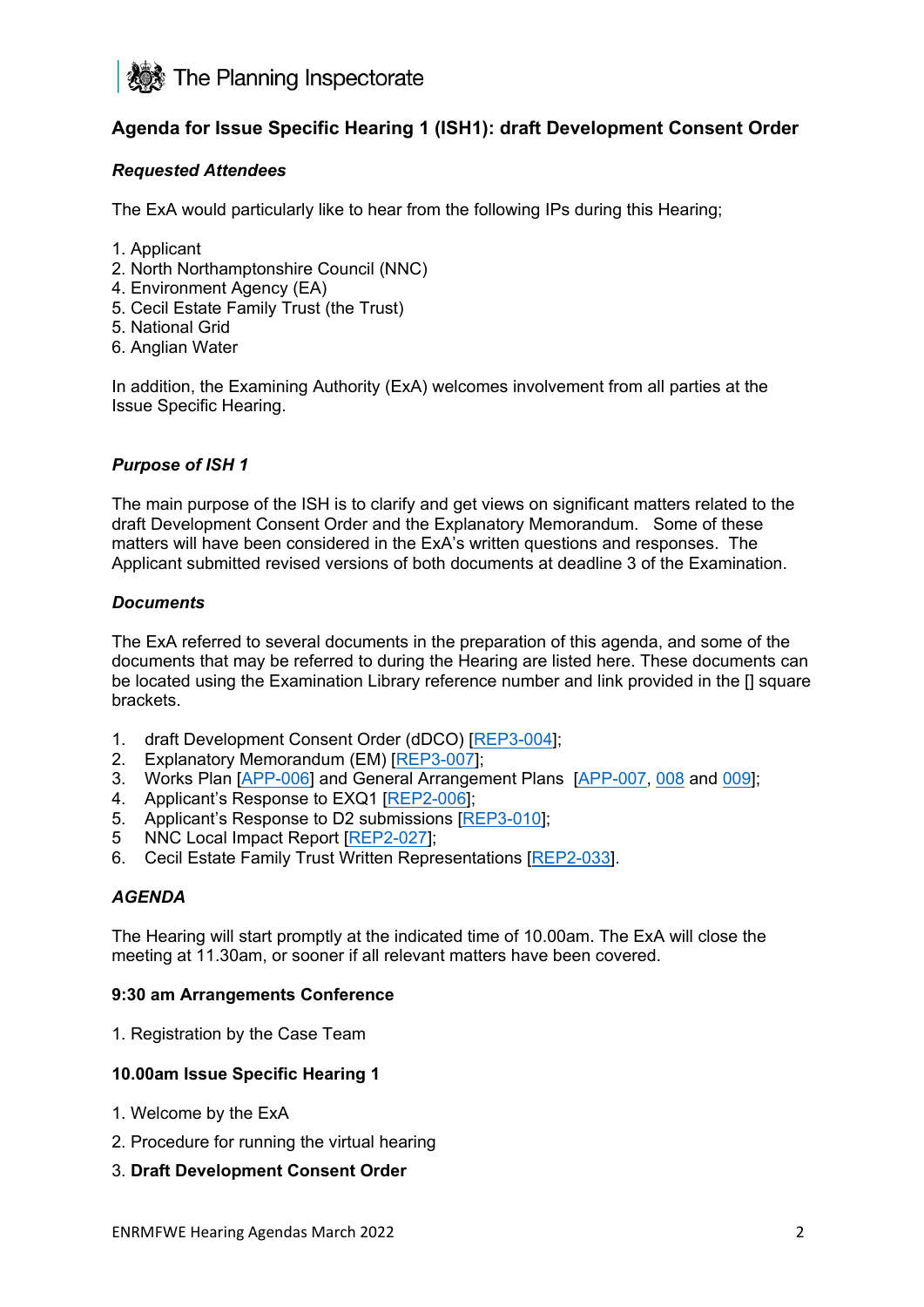# **S** The Planning Inspectorate

- a. Protective Provisions (Article 15 and Schedule 6)
	- i The need for the Explanatory Memorandum (EM) to provide more detail on the context and derivation of Schedule 6.
	- ii Update on discussions on the Protective Provisions.
- b. Articles:
	- i Article 2. Use of the appropriate reference numbers used for plans and documents;
	- ii Article 4(2). Whether the updated dDCO properly controls the point at which the Requirements come into force;
	- iii Article 10. Could the flexibility provided by this Article lead to unassessed and potentially significant impacts?
- c. Schedules:
	- i Schedule 1 and Requirement 8. Should these provisions control in more detail the amount of Low Level Waste (LLW) which could be deposited at the site? For example, is it necessary to provide control in order to prevent the concentration of LLW being deposited in a particular cell or location? In this regard, it is noted that the application for the LLW Environmental Permit (EP) (and the associated Environmental Safety case) will not be available until after the Examination has closed;
	- ii Schedule 1 and Schedule 4. Do these Schedules (together with DEC Appendix C (Relevant Parameters [\[APP-110\]](https://infrastructure.planninginspectorate.gov.uk/wp-content/ipc/uploads/projects/WS010005/WS010005-000341-6.5%20DCO%20Environmental%20Commitments.pdf) provide sufficient control over Works 2 and 3?
- d. Requirements:
	- i Having regard to the provisions of Regulation 6 of the Infrastructure Planning (Interested Parties and Miscellaneous Prescribed Provisions) Regulations 2015, is there a sound reason for reducing the time limit for commencement of development from 5 years to 3 years?
	- ii Does the updated version of Requirement 4 provide adequate control over phasing and landscaping for interim phases of the development?
	- iii Requirement 4. Should the phasing, landscaping and restoration scheme be submitted for approval in less than 24 months from the date of the DCO?
- e. Aftercare, including whether the application provides sufficient control to secure the long-term management and maintenance of the site following restoration (Applicant response to Q9.1.1 and NNC response to Q4.4.1).
- f. Option agreement. Is there a version of the option agreement signed by both parties?
- 4. Any matters outstanding from the agenda above
- 5. Closing remarks

#### **11.30am Close of Issue Specific Hearing 1**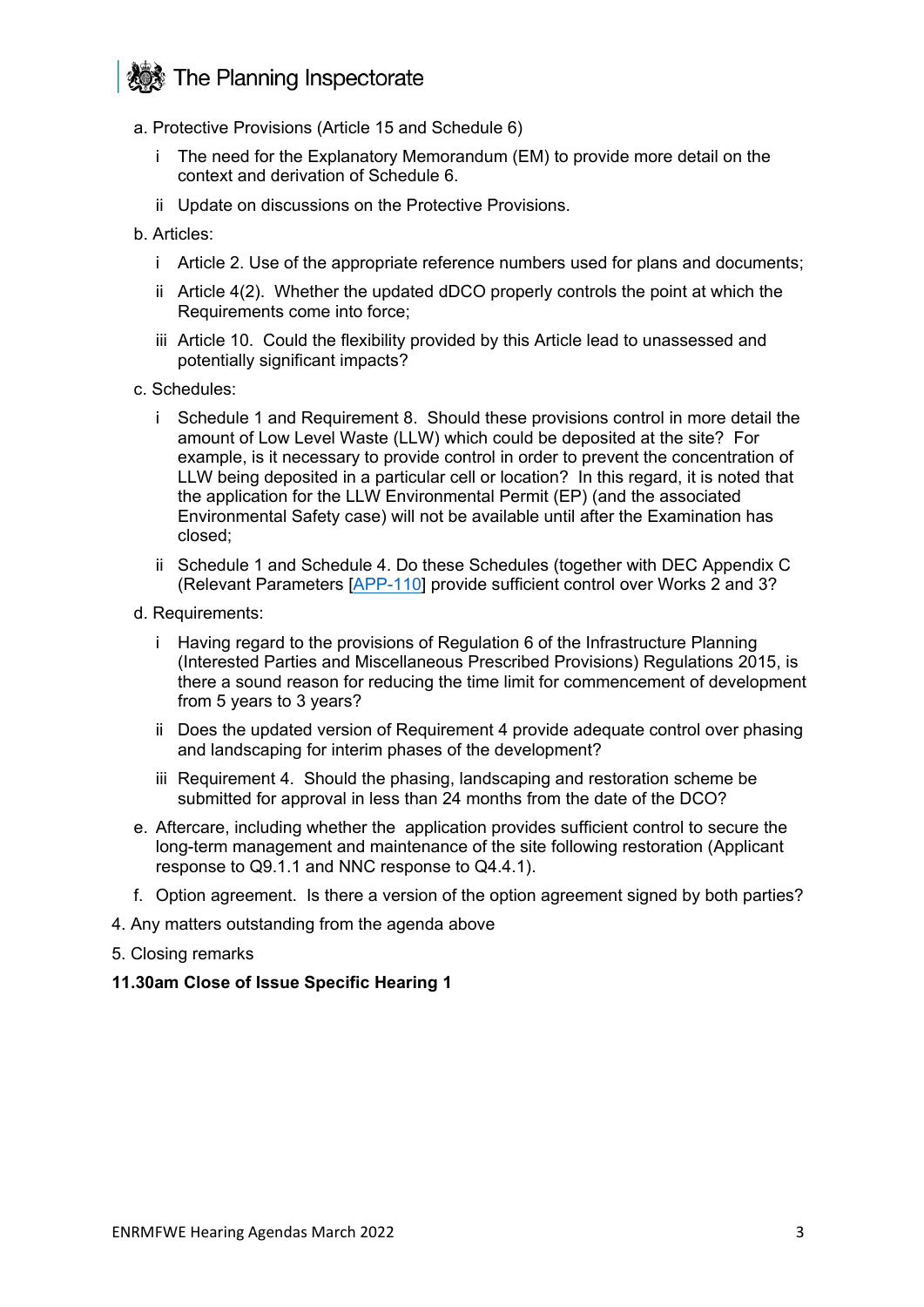

# **Agenda for Issue Specific Hearing 2 (Part 1): Environmental Matters**

#### *Requested Attendees*

#### **The ExA would particularly like to hear from the following IPs during this Hearing;**

- 1. Applicant
- 2. North Northamptonshire Council (NNC)
- 3. Environment Agency (EA)
- 4. Natural England (NE)
- 5. Cecil Estate Family Trust (the Trust)

In addition, the Examining Authority (ExA) welcomes involvement from all parties at the Issue Specific Hearing.

#### *Purpose of ISH 2*

The main purpose of the ISH is to clarify and get views on significant issues related to the environmental matters arising from the submissions of the Applicant, the Council and Interested Parties. Some of the matters raised will have been considered in the ExA's written questions.

#### *Documents*

The ExA referred to several documents in the preparation of this agenda, and some of the documents that may be referred to during the Hearing are listed here. Most of these documents can be located using the Examination Library reference number and link in the [] square brackets. Those not in the library can be found on the gov.uk website:

- 1. draft Development Consent Order (dDCO) [\[REP3-004\]](https://infrastructure.planninginspectorate.gov.uk/wp-content/ipc/uploads/projects/WS010005/WS010005-000528-MJCA%20-%20An%20updated%20version%20of%20the%20draft%20Development%20Consent%20Order%20(dDCO)%20tracked.pdf);
- 2. Environmental Statement (ES) [\[APP-049\]](https://infrastructure.planninginspectorate.gov.uk/wp-content/ipc/uploads/projects/WS010005/WS010005-000301-5.2%20Environmental%20Statement.pdf);
- 3. Development Environmental Commitments (DEC) [\[APP-110\]](https://infrastructure.planninginspectorate.gov.uk/wp-content/ipc/uploads/projects/WS010005/WS010005-000341-6.5%20DCO%20Environmental%20Commitments.pdf);
- 4. Works Plan [\[APP-006\]](https://infrastructure.planninginspectorate.gov.uk/wp-content/ipc/uploads/projects/WS010005/WS010005-000274-2.3%20Works%20Plan.pdf) and General Arrangement Plans [\[APP-007,](https://infrastructure.planninginspectorate.gov.uk/wp-content/ipc/uploads/projects/WS010005/WS010005-000275-2.4%20GA%20Plan%20Work%20No%201A%20and%20Work%20No%201B.pdf) [008](https://infrastructure.planninginspectorate.gov.uk/wp-content/ipc/uploads/projects/WS010005/WS010005-000276-2.5%20GA%20Plan%20Work%20No%202.pdf) and [009\]](https://infrastructure.planninginspectorate.gov.uk/wp-content/ipc/uploads/projects/WS010005/WS010005-000264-2.6%20GA%20Plan%20Work%20No%203.pdf);
- 5. Applicant's Comments on Relevant Representations [\[REP2-005\]](https://infrastructure.planninginspectorate.gov.uk/wp-content/ipc/uploads/projects/WS010005/WS010005-000495-9.1%20Comments%20on%20the%20Relevant%20Representations.pdf);
- 6. Applicant's Response to ExQ1 [\[REP2-006\]](https://infrastructure.planninginspectorate.gov.uk/wp-content/ipc/uploads/projects/WS010005/WS010005-000496-9.2%20EXQ1%20Responses.pdf);
- 7. Applicant's Response to D2 submissions [\[REP3-010\]](https://infrastructure.planninginspectorate.gov.uk/wp-content/ipc/uploads/projects/WS010005/WS010005-000536-MJCA%20-%20Other-%20Applicant%20response%20to%20the%20Deadline%202%20submissions.pdf);
- 8. EA Response to ExQ1 [\[REP2-028\]](https://infrastructure.planninginspectorate.gov.uk/wp-content/ipc/uploads/projects/WS010005/WS010005-000477-Environment%20Agency%20-%20Responses%20to%20ExQ1.pdf);
- 9 NE Response to ExQ1 [\[REP2-030\]](https://infrastructure.planninginspectorate.gov.uk/wp-content/ipc/uploads/projects/WS010005/WS010005-000518-Natural%20England%20-%20Responses%20to%20ExQ1.pdf);
- 10 NNC Local Impact Report [\[REP2-027\]](https://infrastructure.planninginspectorate.gov.uk/wp-content/ipc/uploads/projects/WS010005/WS010005-000489-North%20Northamptonshire%20Council%20-%20Local%20Impact%20Report.pdf);
- 11. Cecil Estate Family Trust Written Representations [\[REP2-033\]](https://infrastructure.planninginspectorate.gov.uk/wp-content/ipc/uploads/projects/WS010005/WS010005-000486-Maples%20Teesdale%20LLP%20-%20Written%20Representations.pdf);
- 12. National Policy Statement for Hazardous Waste (NPSHW).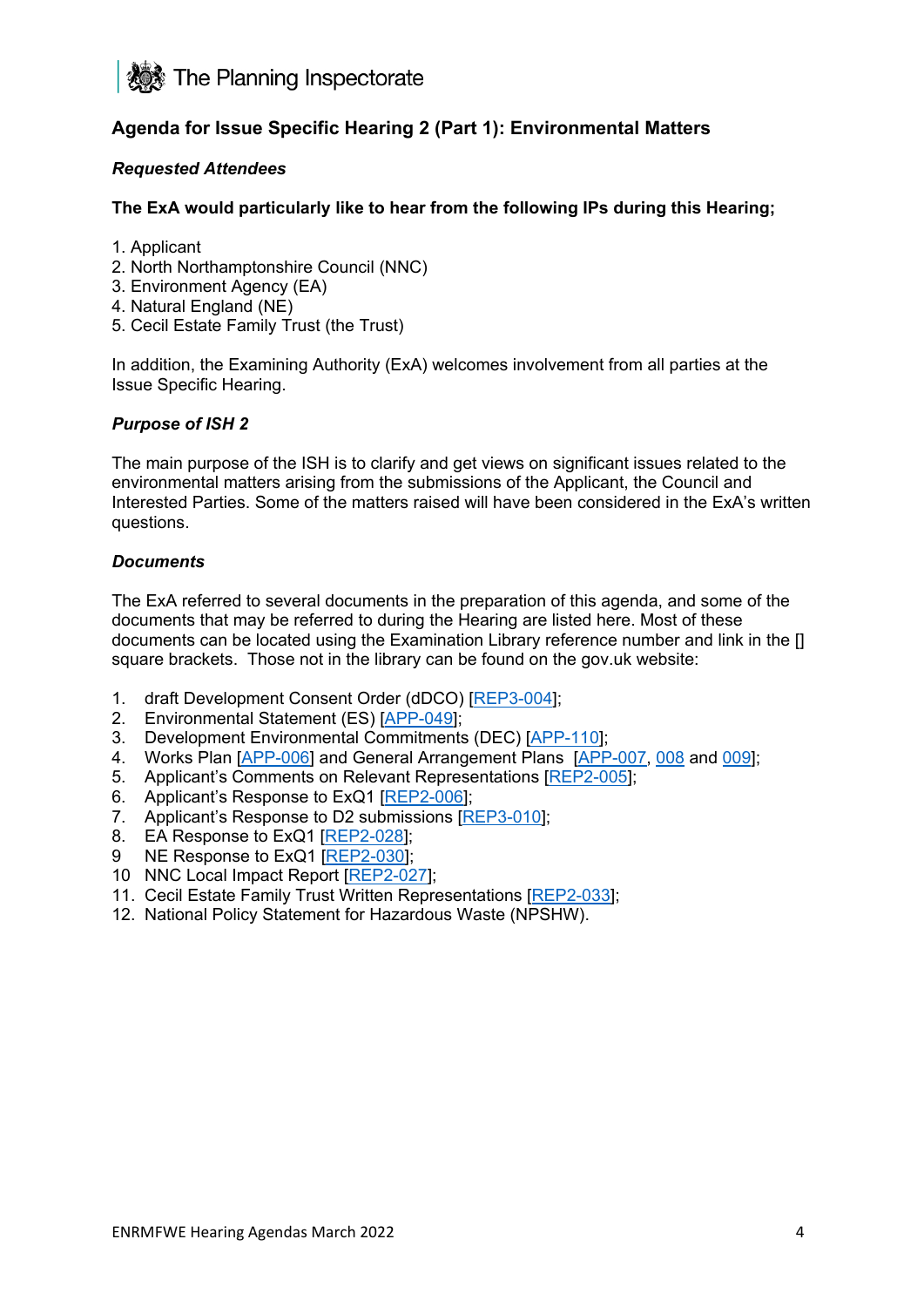

## *AGENDA*

The Hearing will start promptly at the indicated time of 12.00pm. All other times in the Agenda are indicative. The ExA will close the meeting at 5.30pm, or sooner if all relevant matters have been covered.

#### **11:30 am Arrangements Conference**

1. Registration by the Case Team

#### **12.00pm Issue Specific Hearing 2**

- 1. Welcome by the ExA
- 2. Procedure for running the virtual hearing

#### 3. **Environmental Controls**

- a. Update on submitted Environmental Permit (EP) variation applications (Applicant and EA responses to Q1.1.2).
- b. Low Level Waste (LLW) Environmental Permit (EP) (Applicant's responses to Q.1.1.1 and Q1.1.4):
	- i Why won't the application be made until after the examination closes. Paragraph 4.7.7 of the NPSHW advises that applicants should start work on EP applications at least 6 months prior to the submission of the DCO application;
	- ii Implications of the absence of the LLW application/consent and associated Environmental Safety Case including the management of monitoring of LLW and the use of the ERICA toolkit;
	- iii Clarification of how monitoring for radioactivity would be undertaken and controlled in the variations to the EPs.
- c. EP breaches (Applicant and EA responses to Q1.1.3, Applicant response to D2 submission, Trust Written Representations (WR):
	- i There appears to be a consistent pattern of elevated leachate levels at the existing site. Does this have any implications for the design or controls used in the Proposed Development?
	- ii Spring 2020 incident including, an update on monitoring and mitigation measures for Trust land, the adequacy of the measures put in place to prevent re-occurrence and the implications for the fitness of the Applicant to operate the facility.
- d. Greenhouse Gas (GHG) Emissions. Whether the Applicant's approach to the assessment of GHG emissions is appropriate having regard to both the NPSHW and the Government's subsequent adoption of the Net Zero 2050 target and the UK Sixth Carbon Budget.
- e. How will gas management be controlled as part of the landfill EP variation?

#### **1.00pm – 2.00pm Lunch Break**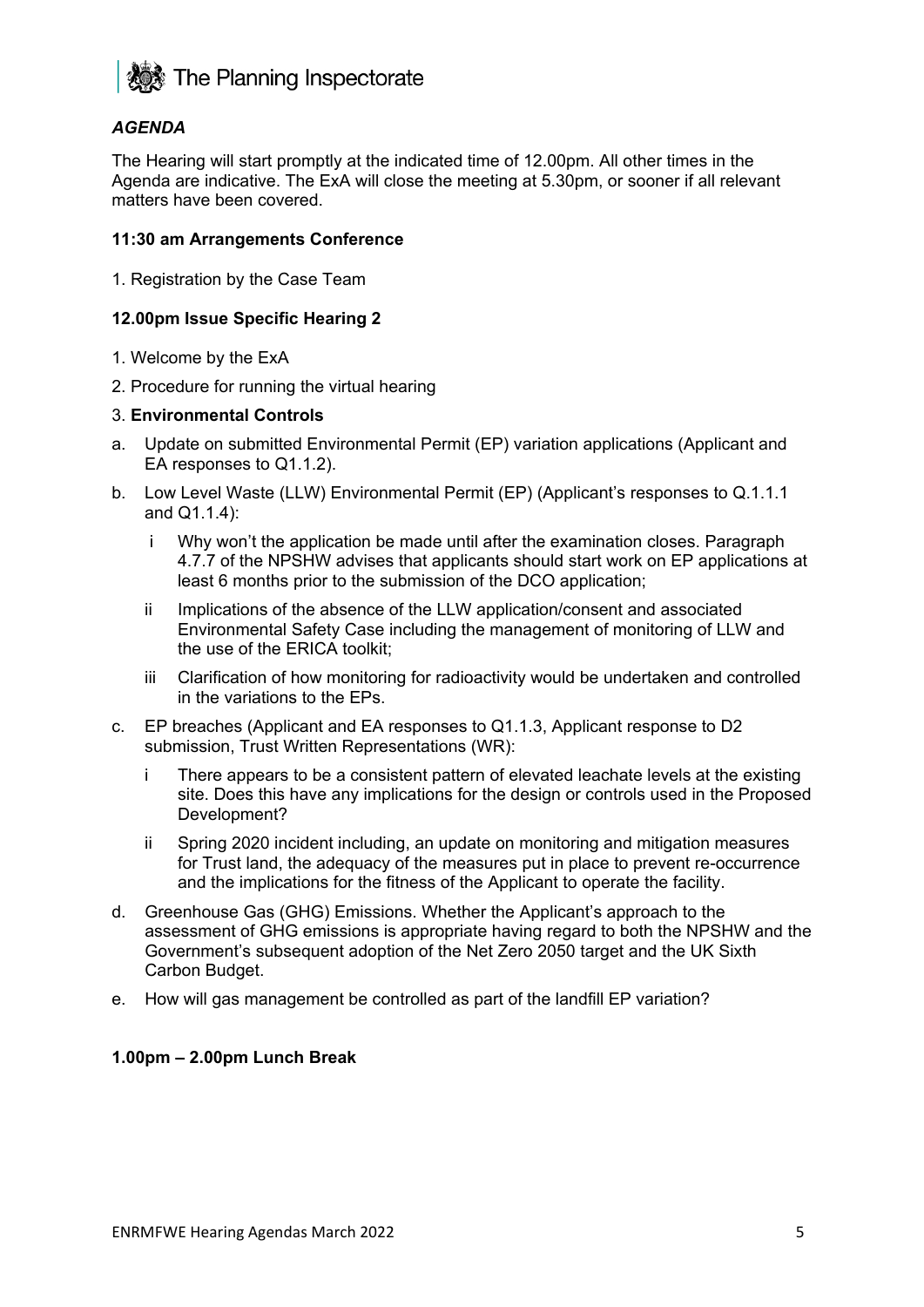**Solution** The Planning Inspectorate

#### 4. **Air Quality, Emissions and Noise**

- a. Wind blown dust (EA response to Q2.3.4). The efficacy of the Dust Management Plan with particular regard to wind-blown dust.
- b. Odour and noise effect on the Trust land to the north of the existing site, including the planning status of the proposed commercial/storage use, evidence of impacts beyond the site boundary and the sensitivity of likely receptors (Trust WR and Applicant response to D2 submission).

#### 5. **Bio-diversity**

- a. The effect of the proposal on Colleyweston Great Wood SSSI, including linkages to Fineshade Wood and the Trust's concern regarding a proposed bund on the woodland edge (Applicant and NE responses to Q3.2.1 and Q3.3.5 and Trust WR).
- b. Protected species licencing, including update on the Great Crested Newt license application (Applicant and NE responses to Q3.4.1).
- c. Invasive Species including whether there is a need for an Invasive Species Management Plan (Applicant response to Q3.3.3).
- d. Potential Wildlife Site (ES paragraph 3.1.11). Update on the designation of parts of the existing site, the western extension land together with adjoining land as a Potential Wildlife Site.
- e Bio-diversity Net Gain. Including the timeframe for realising the proposed net gains in bio-diversity. (Applicant responses to Q3.3.4 and Q3.3.7 and response to D2 submission, Trust WR).

#### 6. **Waste Management**

- a. The waste hierarchy. Performance indicators for the waste treatment and recovery facility (Applicant's response to Q13.1.1).
- b. Destination of the excess clay to be exported from the site

#### **3.30pm - 4.00pm Afternoon Break**

#### 7. **Water Environment**

- a. Swallow hole (Applicant and EA responses to Q14.1.2, Applicant response to Q14.2.7 and D2 submissions, Trust WR):
	- i Update on any discussion between the Applicant and the Trust regarding land ownership at the swallow hole;
	- ii Existing and proposed catchment areas and discharge rates to the swallow hole;
	- iii Implications for the surface water drainage strategy if proposed discharge to the swallow hole was prevented or reduced;
	- iv How has the existing volume of discharges to the swallow hole been assessed so as to provide a meaningful comparison with the proposed discharge?
	- v Potential implications of the proposed further investigation of the two culverts to the west of the swallow hole, including whether they drain land to the west of the site and the ownership of that land (Applicant response to Q14.2.7 and RR by the Trust including the plan at Appendix RRA).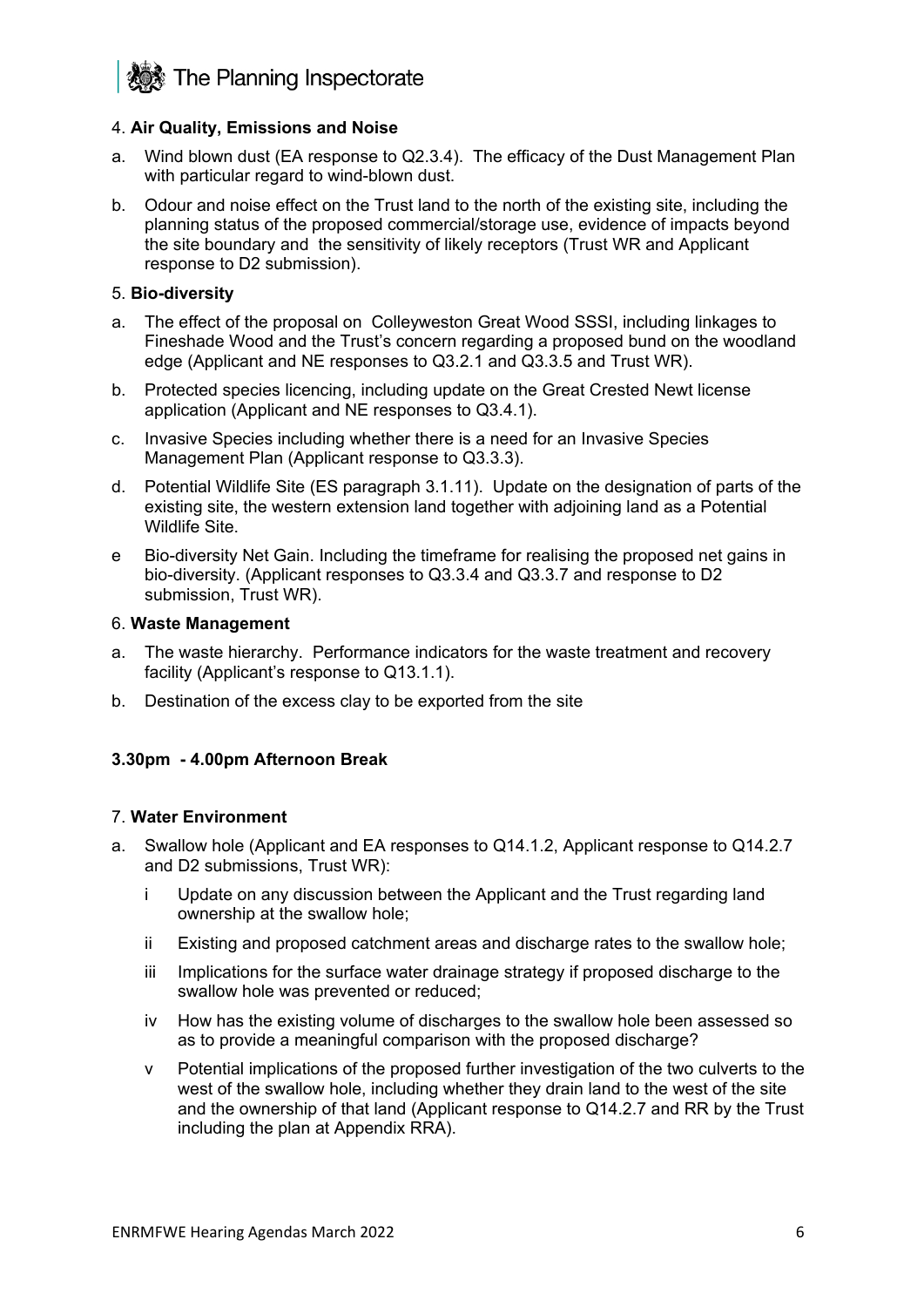# **然** The Planning Inspectorate

- b. Further ground investigation of the existing ditch running west from the swallow hole. Likelihood of the need for permanent de-watering feature and potential implications for the design of the adjoining cells (Applicant response to Q14.1.9).
- c. Proposed drainage channel to replace culvert, including potential for contamination during the operational phase and the need for more detailed design (EA response to Q1.3.2, Applicant response to D2 submissions, Trust WR).
- d. Contaminated surface water. Does the dDCO provide sufficient control over the treatment of contaminated surface water prior to re-use? What effect would the use of untested contaminated water have on the processes undertaken at the treatment facility? (Applicant response to Q14.2.1).
- e. Surface water receptors. Whether it is necessary to review the conclusions reached in the ES having regard to any change in the interpretation of the chemical/biological quality of surface water receptors as highlighted by the EA in its response to Q14.1.8.
- 8. Any matters outstanding from the agenda above
- 9. Closing remarks

#### **5:30 pm Adjournment / Close of ISH2 (Part1)**